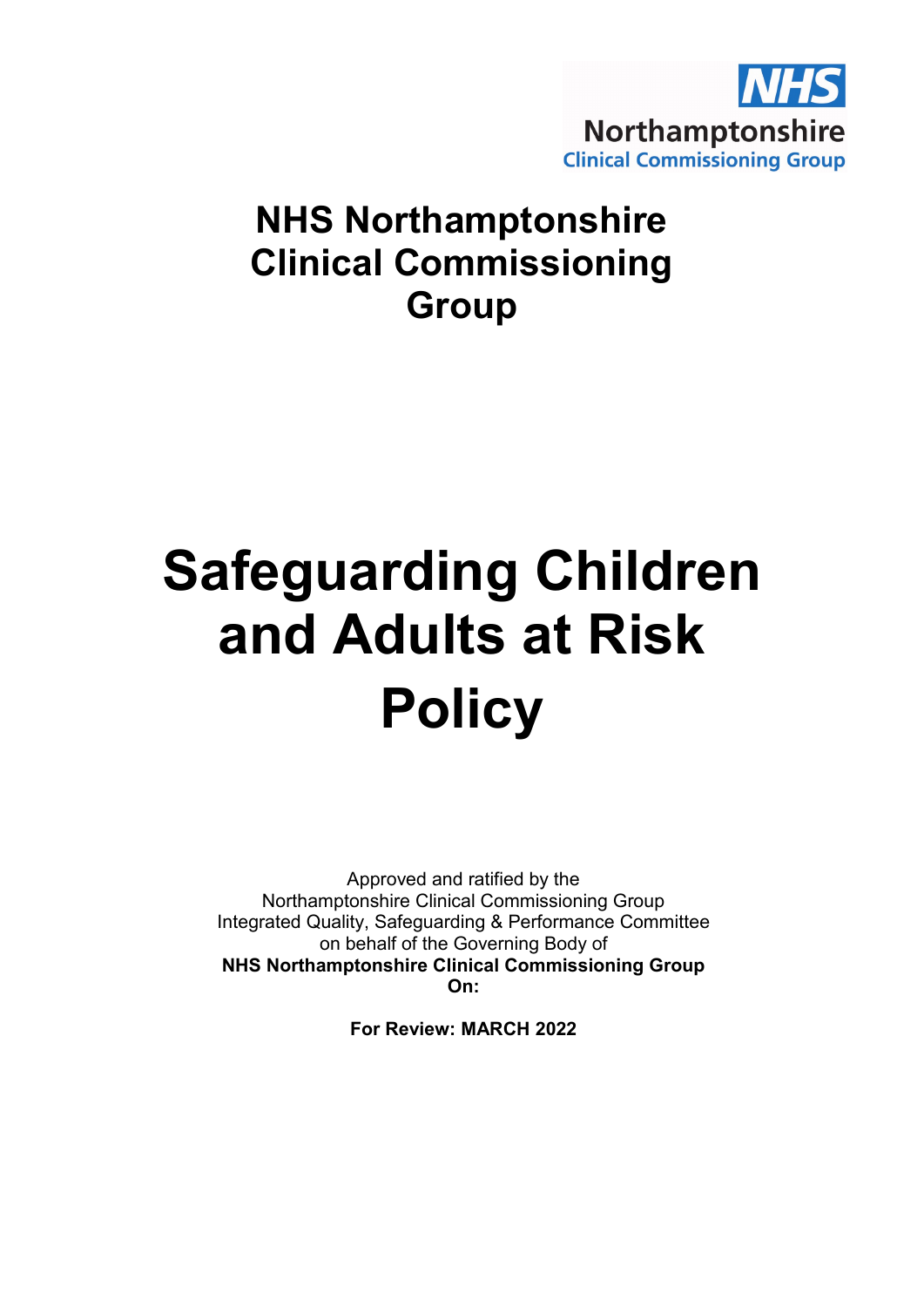| <b>Version Control</b> |               |                                                        |                          |                                                                                                                                                                                           |  |  |  |  |
|------------------------|---------------|--------------------------------------------------------|--------------------------|-------------------------------------------------------------------------------------------------------------------------------------------------------------------------------------------|--|--|--|--|
| Version<br>No.         | Date          | Who                                                    | <b>Status</b>            | Comment                                                                                                                                                                                   |  |  |  |  |
| $\mathbf{1}$ .         | 22-1-2014     | Julie Ashby-Ellis<br>Georgette Fitzgerald<br>Jane Bell | Draft                    | Initial draft of policy document                                                                                                                                                          |  |  |  |  |
| 2.                     | $24 - 3 - 14$ | Julie Ashby-Ellis<br>Georgette Fitzgerald<br>Jane Bell | <b>Draft</b>             | Reviewed and amended prior to submission to<br>the Quality Committee on 10 June 2014                                                                                                      |  |  |  |  |
| 3.                     | 8-4-2014      | Jane Bell                                              | <b>Draft</b>             | Reviewed following comments and feedback                                                                                                                                                  |  |  |  |  |
| 4.                     | 10-6-2014     | Jane Bell                                              | Approved                 | Submitted to and approved by the Quality<br>Committee prior to submission to the Governing<br>Bodies of NHS Nene and NHS Corby Clinical<br>Commissioning Groups for ratification          |  |  |  |  |
| 5.                     | 17-6-2014     | Peter Boylan                                           | Ratified                 | Submitted to and ratified by the Governing<br>Body of NHS Nene Clinical Commissioning<br>Group                                                                                            |  |  |  |  |
| 6.                     | 24-6-2014     | Peter Boylan                                           | Ratified                 | Submitted to and ratified by the Governing<br>Body of NHS Corby Clinical<br>Commissioning<br>Group                                                                                        |  |  |  |  |
| 6.1                    | 14-4-2015     | Jane Bell                                              | Approved                 | Updated version submitted to and approved by<br>the Quality Committee                                                                                                                     |  |  |  |  |
| 6.2                    | 21-4-2015     | Peter Boylan                                           | Ratified                 | Submitted to and ratified by the Governing<br>Body of NHS Nene Clinical<br><b>Commissioning Group</b>                                                                                     |  |  |  |  |
| 6.3                    | 28-4-2015     | Peter Boylan                                           | Ratified                 | Submitted to and ratified by the Governing<br>Body of NHS Corby Clinical<br>Commissioning<br>Group                                                                                        |  |  |  |  |
| 7.                     | 28-4-2015     | <b>Quality Committee</b><br>Administrator              | Published                | Published on the websites of NHS Nene and<br>NHS Corby Clinical Commissioning Groups                                                                                                      |  |  |  |  |
| 7.1                    | 12-4-2016     | <b>Tracy Keats</b>                                     | Approved                 | Updated version submitted to and approved by<br>the Quality Committee                                                                                                                     |  |  |  |  |
| 7.2                    | 19-4-2015     | Peter Boylan                                           | Ratified                 | Submitted to and ratified by the Governing<br>Body of NHS Nene Clinical Commissioning<br>Group                                                                                            |  |  |  |  |
| 7.3                    | 26-4-2015     | Peter Boylan                                           | Ratified                 | Submitted to and ratified by the Governing<br>Body of NHS Corby Clinical Commissioning                                                                                                    |  |  |  |  |
| 8.                     | 26-4-2016     | <b>Quality Committee</b><br>Administrator              | Published                | Published on the websites of NHS Nene and<br><b>NHS Corby Clinical Commissioning Groups</b>                                                                                               |  |  |  |  |
| 8.1                    | 10-10-2017    | <b>Tina Swain</b>                                      | Approved and<br>Ratified | Updated version submitted to the Joint Quality<br>Committee for approval and ratification on<br>behalf of the Governing Bodies of NHS Nene<br>and NHS Corby Clinical Commissioning Groups |  |  |  |  |
| 9.                     | 27-10-2017    | <b>Quality Committee</b><br>Administrator              | Published                | Published on the websites of NHS Nene and<br><b>NHS Corby Clinical Commissioning Groups</b>                                                                                               |  |  |  |  |
| 9.1.                   | 11-12-2018    | <b>Tina Swain</b>                                      | Approved and<br>Ratified | Updated version submitted to and approved<br>and ratified by the Joint Quality Committee on<br>behalf of the Governing Bodies of NHS Nene<br>and NHS Corby Clinical Commissioning Groups  |  |  |  |  |
| 10.                    | 14-12-2018    | <b>Quality Committee</b><br>Administrator              | Published                | Published on the websites of NHS Nene and<br>NHS Corby Clinical Commissioning Groups                                                                                                      |  |  |  |  |
| 11.                    |               |                                                        |                          | Version updated and submitted to                                                                                                                                                          |  |  |  |  |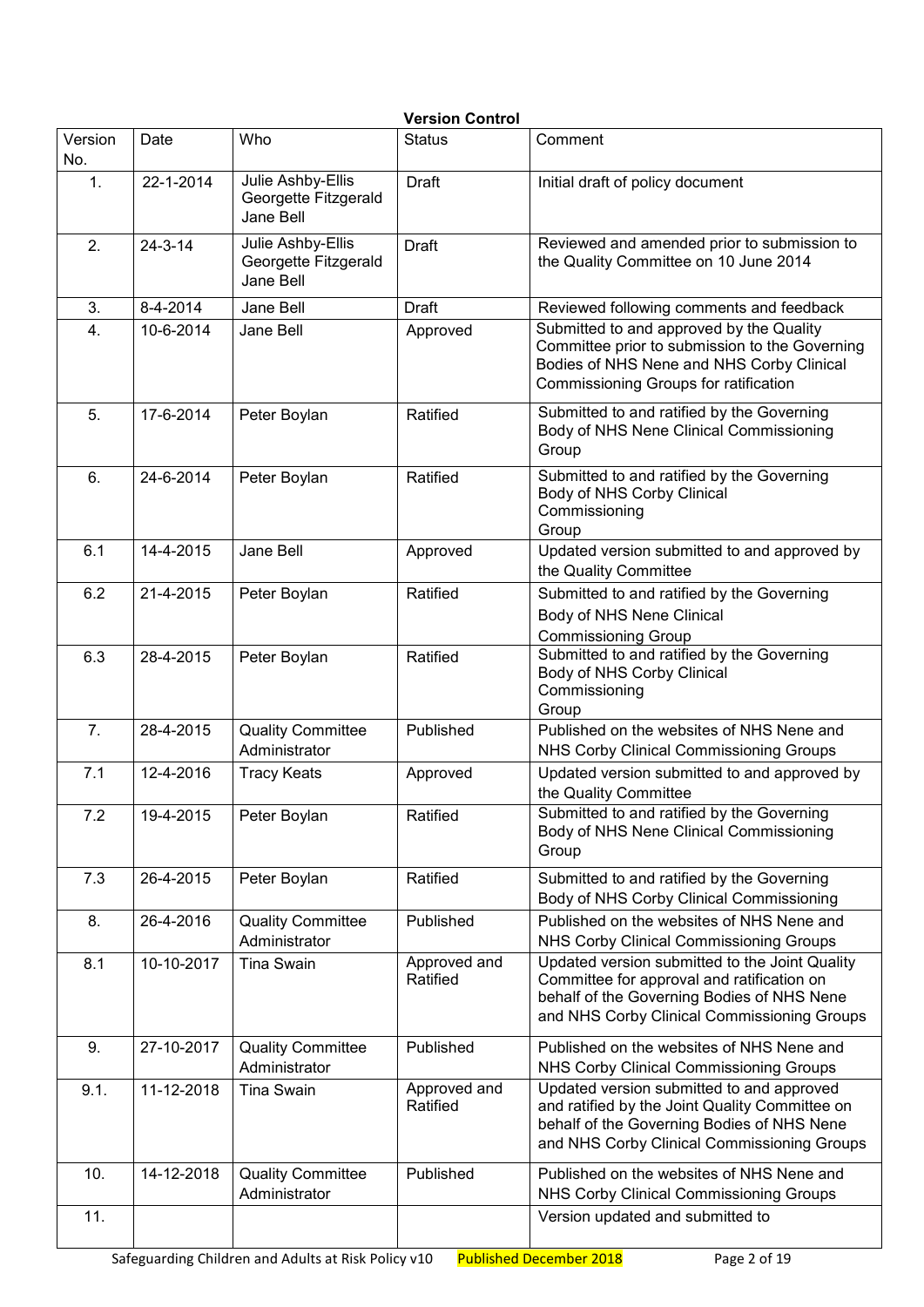# **Contents**

| a)  |                                                                                                                                                                                                       |
|-----|-------------------------------------------------------------------------------------------------------------------------------------------------------------------------------------------------------|
| b)  |                                                                                                                                                                                                       |
| c)  |                                                                                                                                                                                                       |
|     |                                                                                                                                                                                                       |
|     |                                                                                                                                                                                                       |
|     |                                                                                                                                                                                                       |
|     |                                                                                                                                                                                                       |
|     |                                                                                                                                                                                                       |
|     |                                                                                                                                                                                                       |
| 6.3 |                                                                                                                                                                                                       |
| 6.4 |                                                                                                                                                                                                       |
| 6.5 |                                                                                                                                                                                                       |
| 6.6 |                                                                                                                                                                                                       |
|     |                                                                                                                                                                                                       |
|     |                                                                                                                                                                                                       |
|     |                                                                                                                                                                                                       |
|     |                                                                                                                                                                                                       |
|     |                                                                                                                                                                                                       |
|     |                                                                                                                                                                                                       |
|     |                                                                                                                                                                                                       |
|     |                                                                                                                                                                                                       |
|     |                                                                                                                                                                                                       |
|     |                                                                                                                                                                                                       |
|     |                                                                                                                                                                                                       |
|     |                                                                                                                                                                                                       |
| 11. | General roles and responsibilities for the CCG as Commissioning Organisation and a Statutory Safeguarding<br>6.2<br>Child Safeguarding Practice Reviews (CSPRs)/ Safeguarding Adult Reviews (SARs) 14 |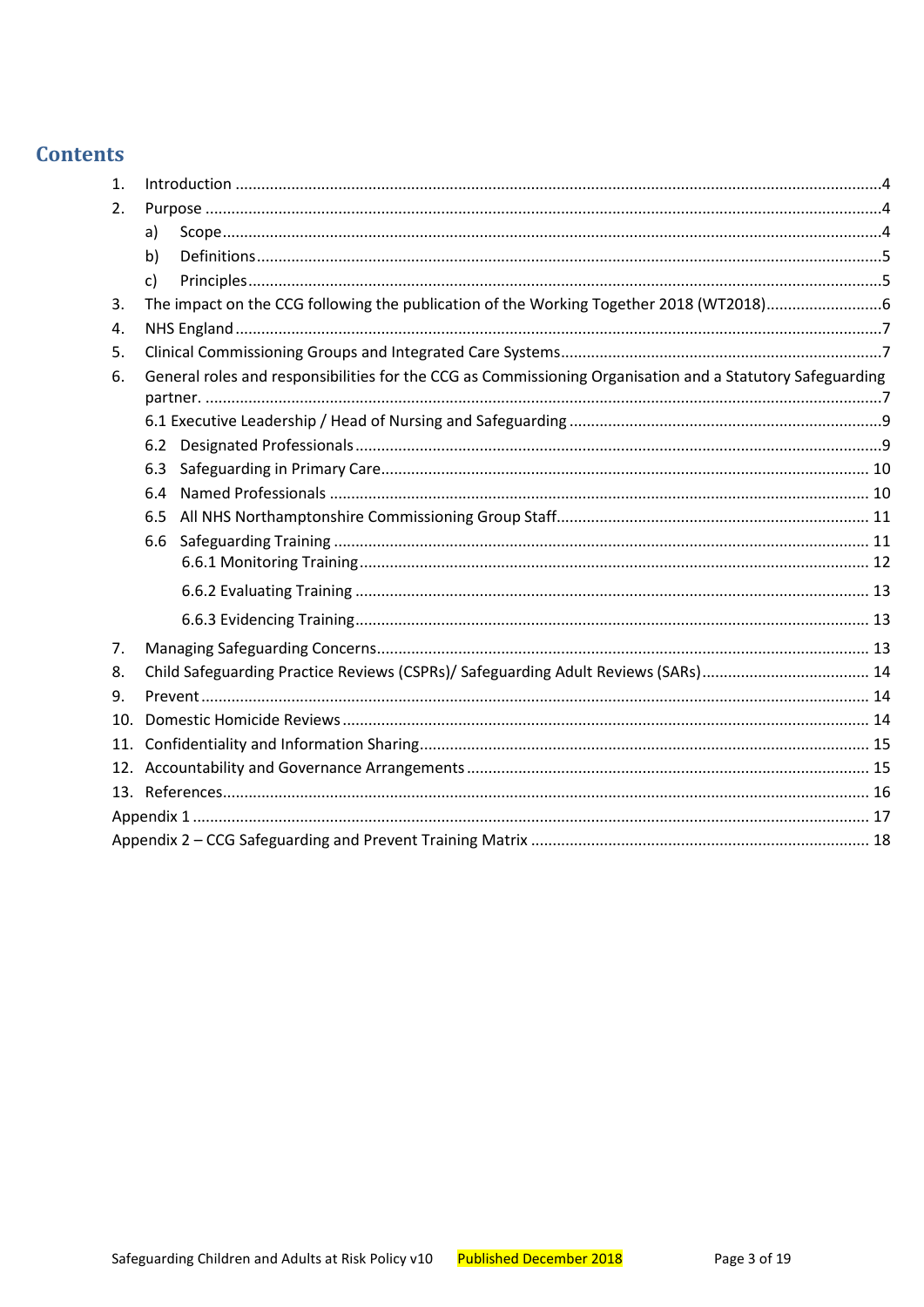# <span id="page-3-0"></span>**1. Introduction**

It is the responsibility of every NHS funded organisation and health care professional to ensure that people in vulnerable circumstances are safe and receive the highest possible standard of care. This policy sets out how, as a commissioning organisation, NHS Northamptonshire Clinical Commissioning Group (referred from now as the CCG) fulfils its statutory duties and responsibilities effectively both within its own organisation and across the local health economy.

CCGs and NHS England have statutory responsibilities for ensuring safe systems of care that safeguard children and adults at risk of abuse and neglect. The CCGs ensure they have in place robust structures, systems, standards and an assurance framework which enables compliance with legal and local governance arrangements.

The CCG works in partnership with all key stakeholders including but not exclusively commissioners, providers of health and social care services, the police and voluntary organisations to improve outcomes for vulnerable adults and children ensuring patients and their families get timely, appropriate care that ensures they are kept safe from harm.

The CCG adheres to the guidance and standards set out in *Working Together to Safeguard Children (WT)* (2018) updated, the Care Act (2014*),* the Health and Social Care Act 2012 (Regulated Activities) Regulations 2014 (part 3), the Care Quality Commission (Registration) Regulations 2009 (part 4) and NHS England Safeguarding *Vulnerable people in the Reformed NHS: Accountability and Assurance Framework 2019).*

A glossary of associated supporting documents can be found at Appendix 1.

#### <span id="page-3-1"></span>**2. Purpose**

The policy sets out the CCG's arrangements for safeguarding and promoting the welfare of children, young people and adults at risk of significant harm. It should be read in conjunction with the local multi-agency procedures for the Northamptonshire Safeguarding Children Partnership (NSCP) and the Northamptonshire Safeguarding Adults Board (NSAB).

#### <span id="page-3-2"></span>**a) Scope**

As a commissioner of local health care, the CCG is responsible for safeguarding quality assurance through contractual arrangements with all provider organisations. The CCG has a duty to ensure that all health providers with whom they have commissioning arrangements discharge their functions with regard to the need to safeguard and promote the welfare of children and adults at risk of harm. All providers must demonstrate continued compliance with the Care Quality Commission (CQC) registration and quality standards.

Safeguarding Children and Adults at Risk Policy v10 Published December 2018 Page 4 of 19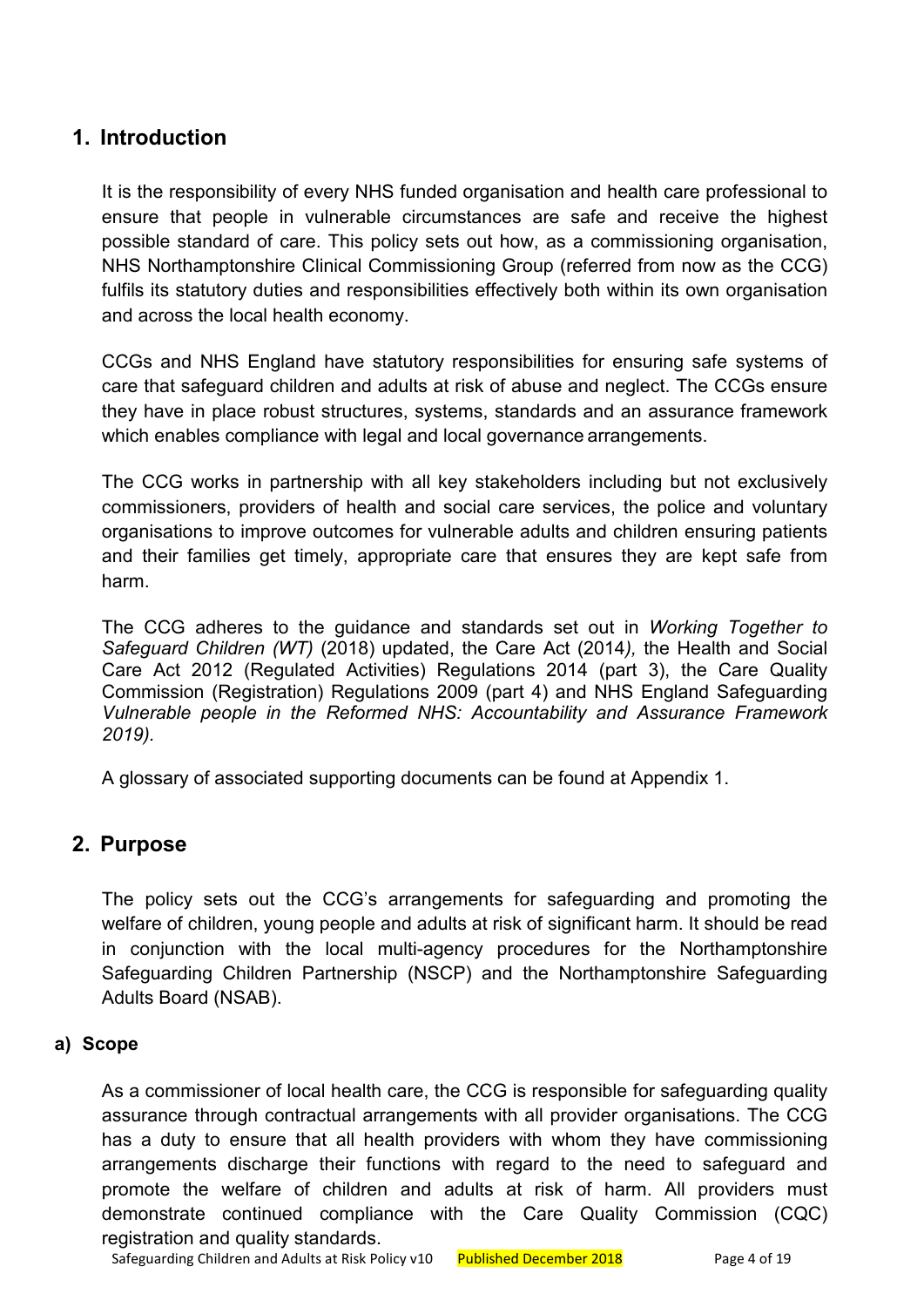#### <span id="page-4-0"></span>**b) Definitions**

The Children Act (1989, 2004) states "the welfare of the child is paramount". All those in contact with children, young people or their families have a "duty to protect from harm" and promote the welfare of the child or young person by ensuring the care provided is safe and effective. In this policy, as in the Children Act (1989, 2004), a child is anyone who has not yet reached his or her 18th birthday. 'Children' therefore means children and young people throughout.

The Care Act 2014 introduced the term **adult at risk of abuse or neglect** as replacement to the previously used term 'vulnerable adult' to reflect that the adult is not the cause of potential abuse but the victim. Therefore within this policy the term "adult at risk" is used.

The Care Act 2014 states that safeguarding duties apply to an adult who:

- Has needs for care and support (whether or not the local authority is meeting any of those needs) and;
- Is experiencing, or at risk of, abuse and neglect; and
- As a result of those care and support needs is unable to protect themselves from either the risk of, or the experience of abuse or neglect.

#### <span id="page-4-1"></span>**c) Principles**

Safeguarding is a continuum of responses that seeks to prevent or respond to abuse and neglect. It is an umbrella term for both 'promoting welfare' and 'protecting from harm'.

In developing this policy the CCG recognises that safeguarding children and adults is a shared responsibility requiring effective joint working between agencies and professionals in order to ensure those vulnerable groups in society are to be protected from harm. In order to achieve this there must be constructive relationships at all levels, promoted and supported by:

- A commitment of senior managers, board members and governing body to seek continuous improvement with regards to safeguarding both within the work of the CCG and within those services commissioned.
- Clear lines of accountability within the CCG for safeguarding.
- Service developments that take account of the need to safeguard all service users, and are informed, where appropriate, by the views of service users.
- Staff training and continuing professional development so that staff have an understanding of their roles and responsibilities in regards to safeguarding children, adults at risk, children in care and the Mental Capacity Act.
- Safe working practices including recruitment and vetting procedures.
- Effective interagency working, including effective information sharing.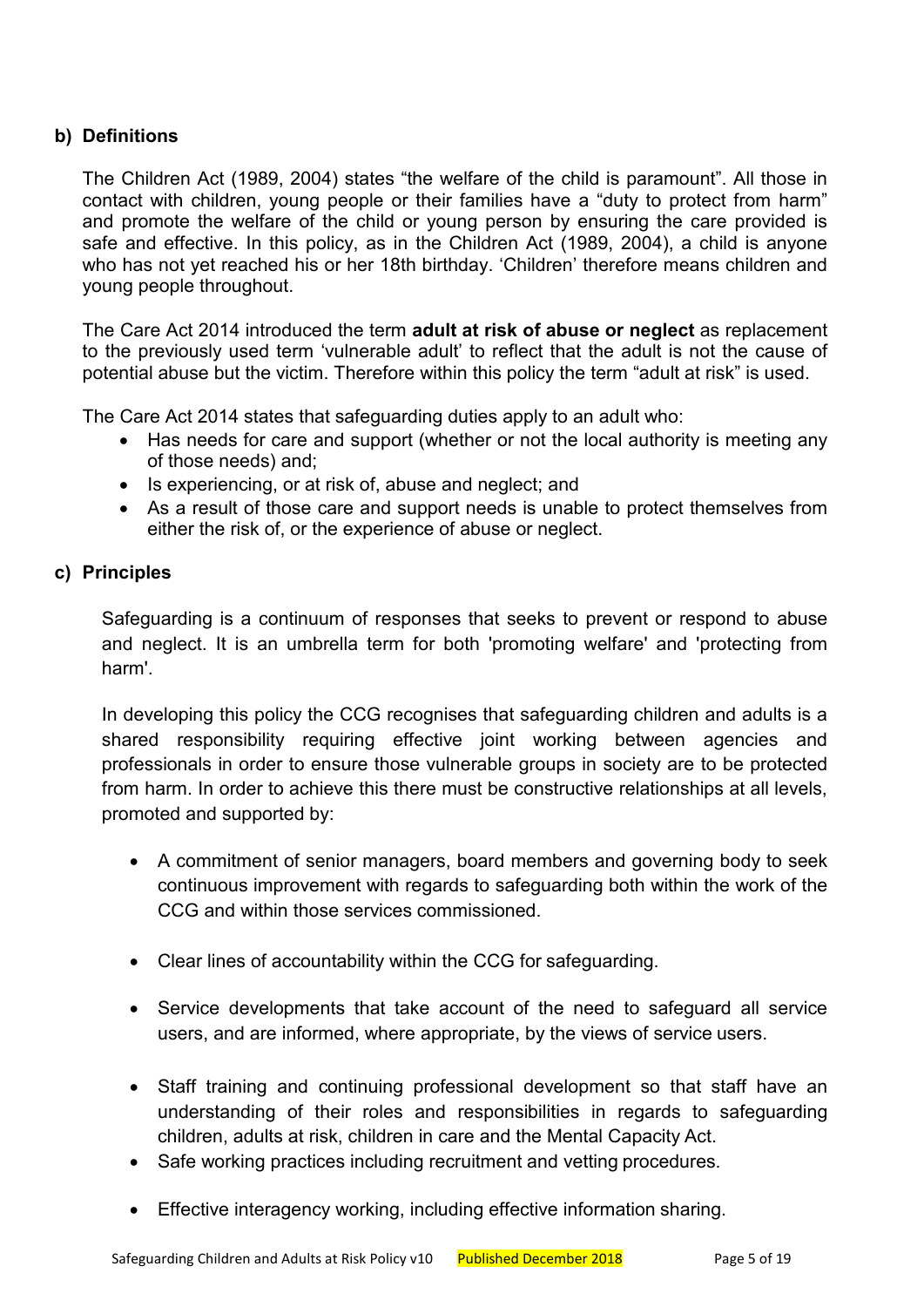#### <span id="page-5-0"></span>**3. The impact on the CCG following the publication of the Working Together 2018 (WT2018)**

"Working Together to Safeguard Children 2018" was published in July 2018 and revised in December 2020. Clinical commissioning groups represent Health as one of the three statutory safeguarding partners as set out in Chapter 3 of WT 2018. NHS organisations remain subject to the section 11 duties under the Children Act 2004. However, the most significant change is in relation to the strategic partnership.

The guidance states that "to achieve the best possible outcomes, children and families need to receive targeted services to meet their needs in a coordinated way and that there should be a shared responsibility and effective joint planning between agencies to safeguard and promote the welfare of all children in a local area.

In order to do this effectively, local agencies should develop processes that promote: the commissioning of services in a co-ordinated way; and co-operation and integration between universal services such as schools, GP practices, adult services, early years settings, youth services and colleges, voluntary etc. All agencies need to cooperate in the local safeguarding arrangements, although the duty to make local arrangements rests with the three safeguarding partners'.

To achieve the best possible outcomes, children and families should receive targeted services that meet their needs in a co-ordinated way. Fragmented provision of services creates inefficiencies and risks disengagement by children and their families from services such as GPs, education and wider voluntary and community specialist support.

As set out in chapter 2 (WT 2018) many local organisations and agencies have a duty under Section 11 of the Children Act 2004 to ensure that they consider the need to safeguard and promote the welfare of children when carrying out their functions.

The strategic responsibility for this join-up locally rests with the three safeguarding partners who have a shared and equal duty to make arrangements to work together to safeguard and promote the welfare of all children in a local area.

To fulfil this role, the three safeguarding partners must set out how they will work together and with any relevant agencies. Relevant agencies are those organisations and agencies whose involvement the safeguarding partners consider may be required to safeguard and promote the welfare of children with regard to local need - GP'S, Northampton General Hospital, Kettering General Hospital, Northamptonshire Healthcare Foundation Trust, schools etc.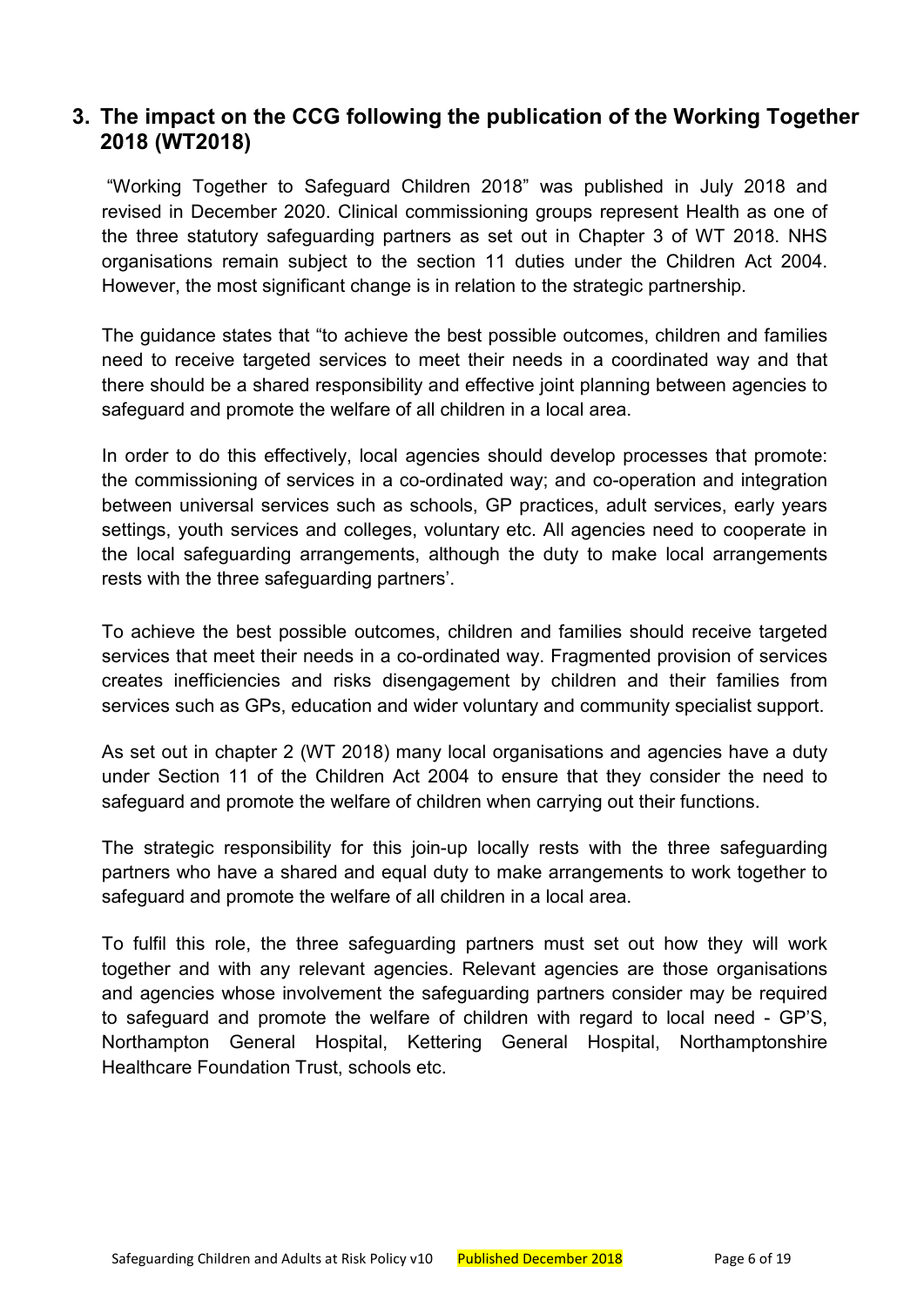#### Safeguarding partners<sup>68</sup>

A safeguarding partner in relation to a local authority area in England is defined under the Children Act 2004 (as amended by the Children and Social Work Act, 2017) as:

- (a) the local authority
- (b) a clinical commissioning group for an area any part of which falls within the local authority area
- (c) the chief officer of police for an area any part of which falls within the local authority area

#### <span id="page-6-0"></span>**4. NHS England**

NHS England is responsible for ensuring that the health commissioning system as a whole is working effectively to safeguard and promote the welfare of children and adults. It is accountable for the services it directly commissions, but also leads and defines improvement in safeguarding practice and outcomes. From April 2016, under delegated arrangements, the CCGs are responsible for ensuring that the primary care services commissioned have effective safeguarding arrangements in place and are compliant with the Mental Capacity Act 2005.

#### <span id="page-6-1"></span>**5. Clinical Commissioning Groups and Integrated Care Systems**

This section reflects the changing language used to describe local commissioning organisations be they Clinical Commissioning Groups (CCGs), Primary Care Networks (PCNs) or Integrated Care Systems (ICSs).

Currently, CCGs are responsible in law for the safeguarding element of services they commission. As commissioners of local health services, CCGs need to assure themselves that organisations from which they commission have effective safeguarding arrangements in place. CCGs need to demonstrate that their designated clinical experts (for children and adults), are embedded in the clinical decision-making of the organisation, with the authority to work within local health economies to influence local thinking and practice.

The NHS Long-Term Plan states that ICSs will have a key role in working with Local Authorities at 'place' level. Through ICSs', commissioners will make shared decisions with providers on population health, service redesign and Long-Term Plan implementation. PCNs will be at the centre of these ICSs; building on the core of current primary care services enabling greater provision of proactive, personalised, coordinated and more integrated health and social care. Integral to the development of these networks is the support, guidance, peer assurance and review that can be provided for safeguarding children, young people, adults at risk and for the development of robust Mental Capacity Act processes.

#### <span id="page-6-2"></span>**6. General roles and responsibilities for the CCG as Commissioning Organisation and a Statutory Safeguarding partner.**

The ultimate accountability for safeguarding sits with the Accountable Officer of the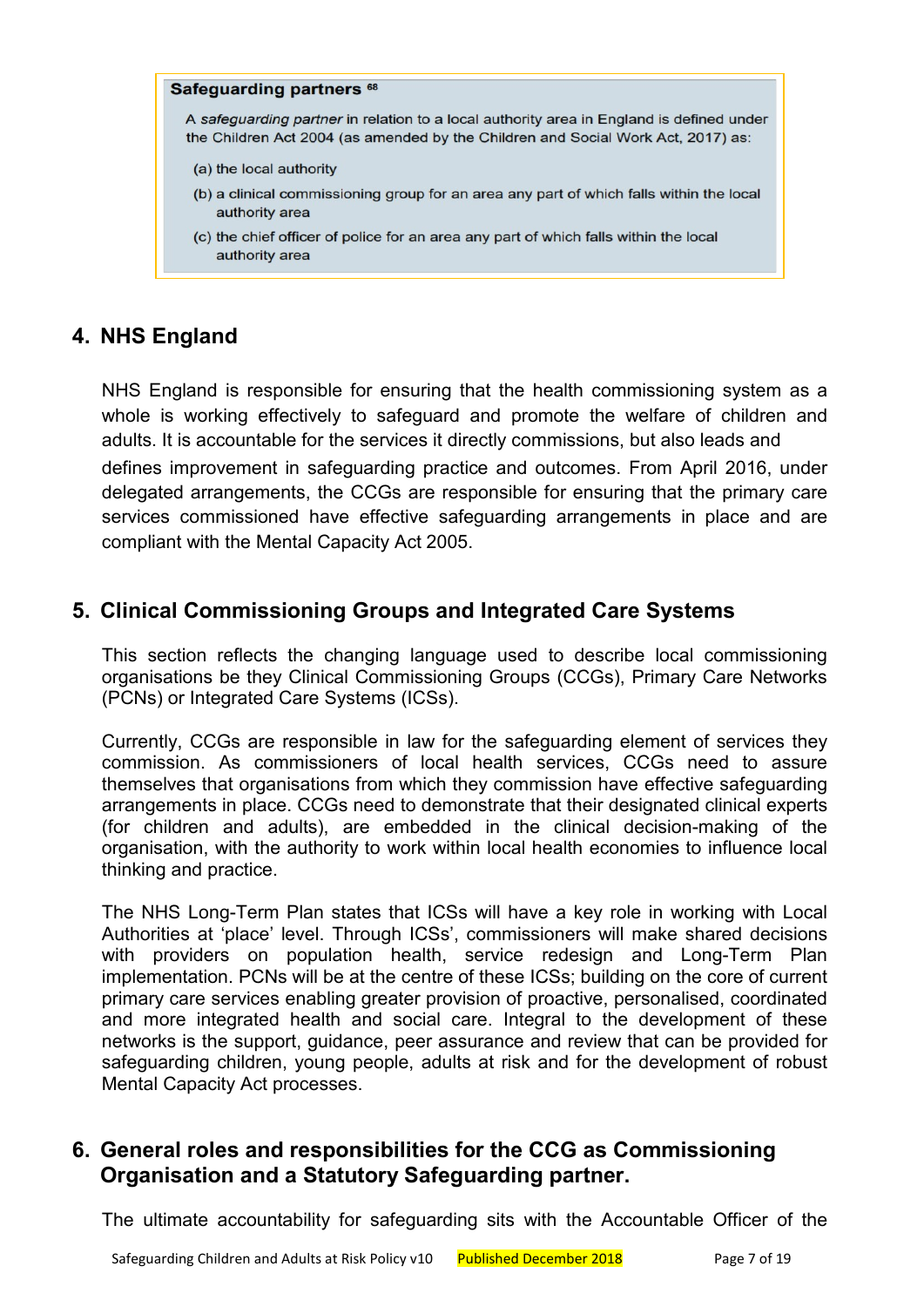CCG. Failure to have systems and processes in place to protect children and adults in the commissioning process, or by providers of health care that the organisation commissions, would result in failure to meet statutory and non- statutory constitutional and governance requirements.

The CCG must establish and maintain robust governance arrangements with capacity and capability to deliver safeguarding responsibilities. The CCG should ensure safeguarding requirements are effectively included at all stages of the commissioning process ensuring that service users are protected from abuse and neglect. The CCG is required to:

- Establish clear lines of accountability for safeguarding, reflected in governance arrangements.
- All three Safeguarding Partners (the local authority, CCG and the police) have equal and joint responsibility for local safeguarding arrangements. In situations that require a clear, single point of leadership, all three Safeguarding Partners should decide who would take the lead on the issue that has arisen.
- Co-operate with the local authority in the operation of the Northamptonshire Safeguarding Children Partnership (NSCP) and Northamptonshire Safeguarding Adults Board (NSAB).
- Employ and secure the expertise of a Designated Doctor and Nurse for Safeguarding Children, a Designated Doctor and Nurse for Looked after Children and a Designated Paediatrician for Child Deaths.
- Have a Designated Nurse for safeguarding Adults and Mental Capacity Act Lead.
- Ensure that all providers with whom there are commissioning arrangements have in place comprehensive and effective policies and procedures to safeguard children and vulnerable adults in line with those of the NSCP / NSAB.
- Support improvements in the quality of safeguarding practice across primary medical care.
- Ensure that staff directly or indirectly employed by the CCG is aware of their roles and responsibilities for safeguarding and know who to contact and how to act on concerns in accordance with local NSCP/NSAB policies and procedures.
- Ensure that appropriate systems and processes are in place to fulfil specific duties of cooperation and partnership and the ability to demonstrate that the CCG meets best practice in respect of safeguarding children and adults at risk and children who are looked after.
- Ensure that safeguarding is at the forefront of service planning and a regular agenda item of the Board business.

The CCG will seek assurance from providers using a broad range of quality monitoring mechanisms drawing from quantitative and qualitative data including:

- A set of indicators included in the quality schedules of our contracts with providers.
- The completion of the combined Safeguarding Commissioning Assurance Tool (S-CAT)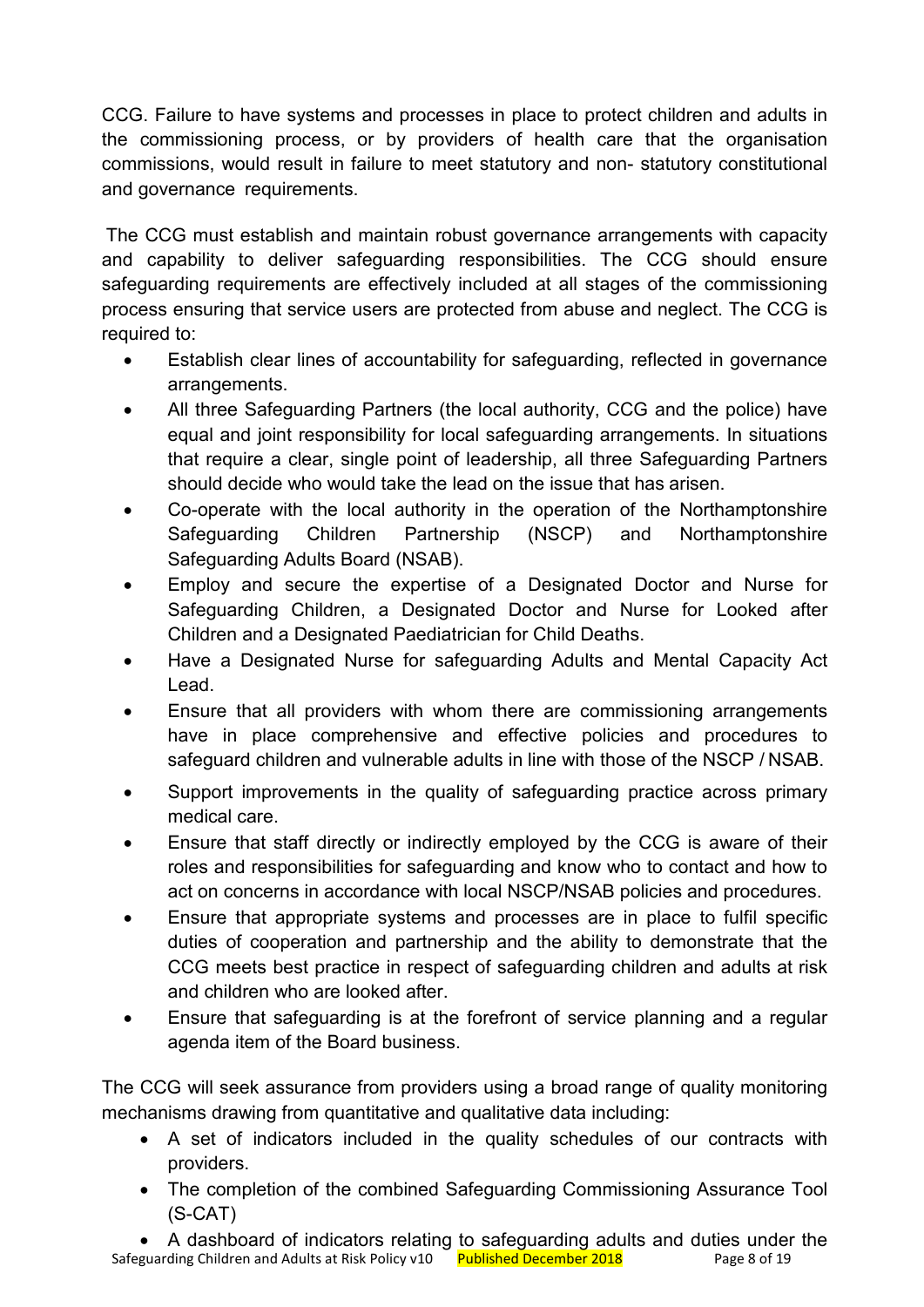Mental Capacity Act and Deprivation of Liberty Safeguards 2009 (DoLS). LPS

- Safeguarding site visits-planned and unannounced.
- Individual development work with providers.
- Attendance at a range of provider meetings.
- Child Safeguarding Practice Review /Safeguarding Adult Reviews from the Northamptonshire Safeguarding Boards.

#### <span id="page-8-0"></span>**6.1 Executive Leadership / Head of Nursing and Safeguarding**

There is an executive lead for safeguarding for the CCG who is supported by the Head of Nursing and Safeguarding to:

- Ensure that the CCG has a management and accountability structure that delivers safe and effective services in accordance with statutory, national and local guidance for safeguarding children and adults at risk in line with statutory requirements.
- Ensure that the Governing Body understands its role as a statutory partner and is kept up-to-date with safeguarding including areas of concern across the health economy.
- Ensure that Safeguarding Children and Adults feature as a key consideration when progressing plans as part of the Northamptonshire Sustainability and Transformation Partnership, with this being evident in published plans.
- Ensure that service plans/specifications/contracts/invitations to tender, etc. include reference to the standards expected for safeguarding children and adults at risk.
- Ensure that safe recruitment practices are adhered to in line with national and local guidance and that safeguarding responsibilities are reflected in all job descriptions.
- Ensure that staff in contact with children and/ or adults is trained and competent to be alert to the potential indicators of abuse or neglect and know how to act on those concerns in line with local guidance.

See section 6.6 Safeguarding Training Strategy.

The Executive Lead and the Head of Nursing and Safeguarding are members of the Northamptonshire Safeguarding Children's Partnership (NSCP), Northamptonshire Safeguarding Adults Board (NSAB), Health and Wellbeing Board and Corporate Parenting Board.

#### <span id="page-8-1"></span>**6.2 Designated Professionals**

- Designated leads will work across the local health system to support other professionals in their agencies on all aspects of safeguarding.
- To ensure the CCG meets the requirements of the Mental Capacity Act (MCA), including the Deprivation of Liberty safeguards (DoLS).
- To ensure that safeguarding children and adults at risk is an integral part of the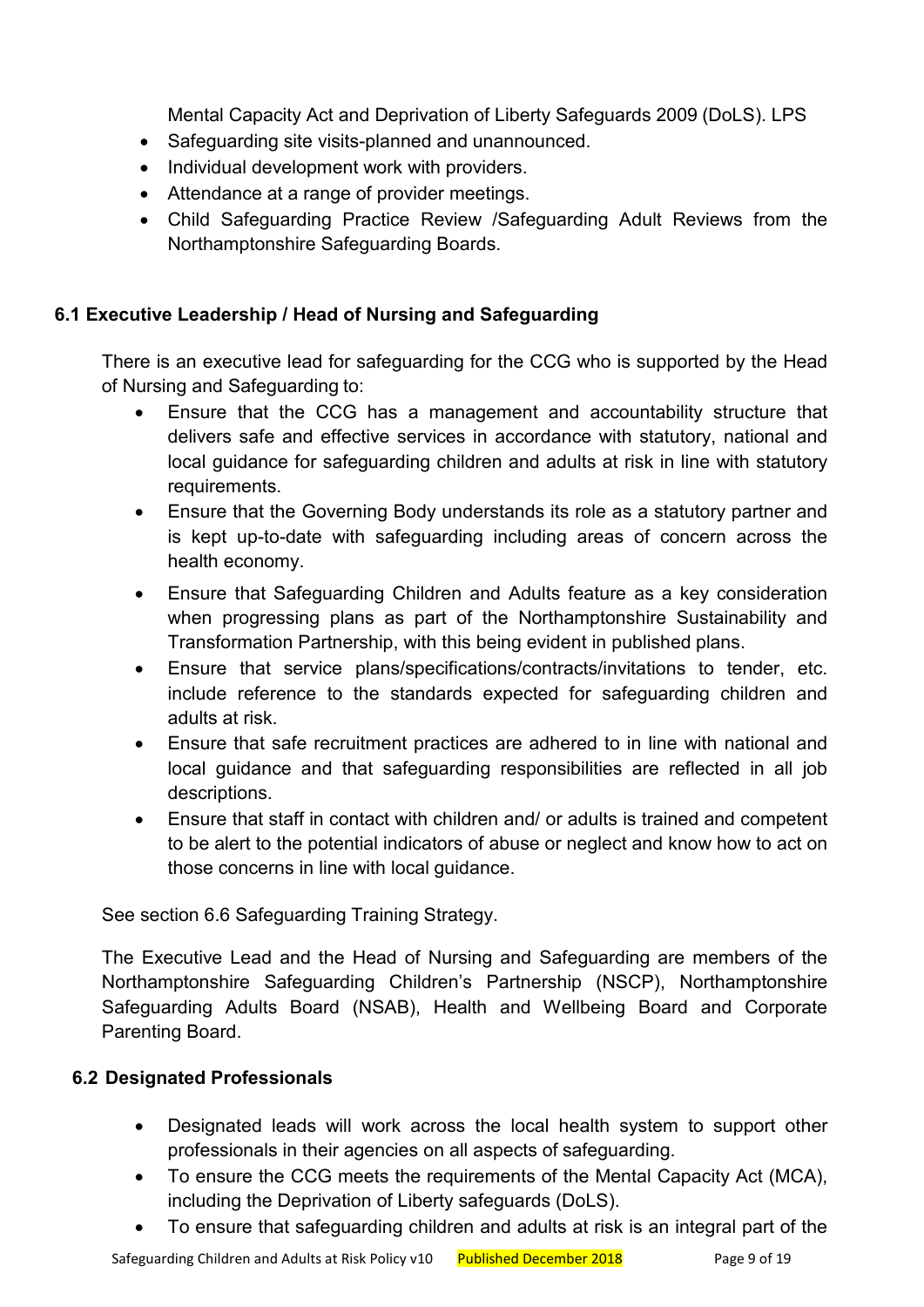CCG clinical governance framework.

- To promote, influence and develop safeguarding training on a single and inter- agency basis – to meet the training needs of staff.
- To provide clinical advice on the development and monitoring of the safeguarding aspects of contracts and service specifications.
- To provide a health perspective into single and multi-agency learning.
- To provide a coordinating role, resolving any interagency issues that may arise and liaising with the Safeguarding Boards as necessary.
- To provide advanced expert knowledge and advice on safeguarding children and adults to a wide range of professional groups and organisations/agencies and where necessary taking responsibility for the oversight of complex cases.
- To undertake statutory designated safeguarding functions as outlined in Working Together to Safeguard Children (2018) and detailed in the Intercollegiate Documents – Safeguarding Children and Young People (2019), Adult Safeguarding (2018) and Looked After Children (2020).

#### <span id="page-9-0"></span>**6.3 Safeguarding in Primary Care**

The Named GP and the Safeguarding Nurse Lead for General Practice have a key role in promoting good professional safeguarding practice within GP practices in Northamptonshire. They are supported by the Designated Professionals.

Under their registration with the Care Quality Commission, all providers must:

- Have effective arrangements in place to safeguard vulnerable children and adults.
- Ensure that those who use the services are safeguarded and that staff are suitably skilled and supported.
- Have evidence to demonstrate to their commissioners and the public that safeguarding processes are effective and robust.
- Ensure safeguarding processes are in place which include arrangements for;
	- o Safe recruitment.
	- o Effective and appropriate level of training for all staff, including nonclinical staff.
	- o Effective supervision arrangements.
	- o Working in partnership with other agencies.
	- o Primary care providers and GP practices should have a lead for safeguarding, who should work closely with the CCG Named and Designated Professionals.

#### <span id="page-9-1"></span>**6.4 Named Professionals**

The CCG designated professionals provide support to health providers and independent contractor safeguarding leads, named doctors, nurses, midwives and other health professionals who take a professional lead within their organisation on safeguarding matters.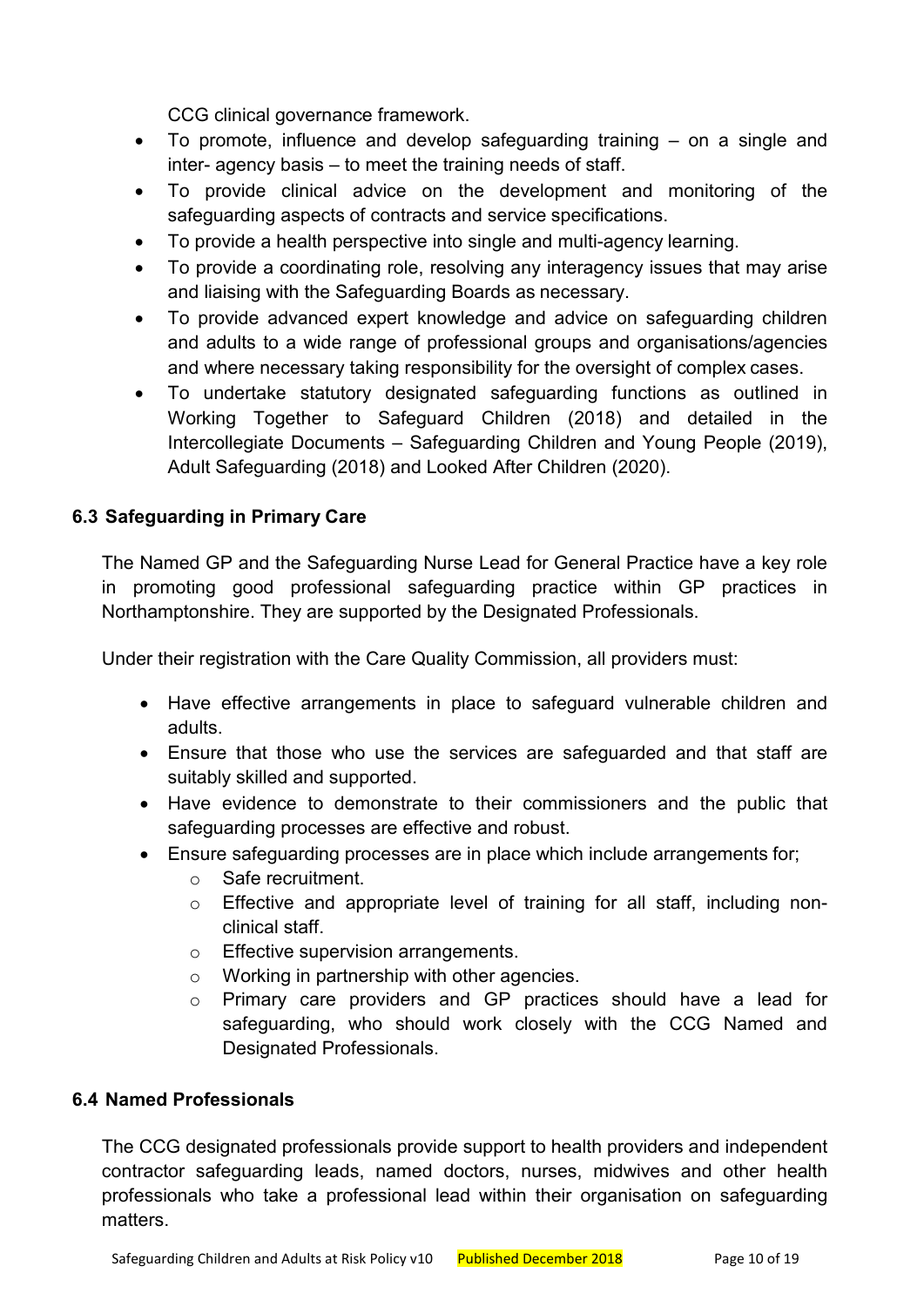Named professionals have a key role in promoting good professional practice within their organisation, providing advice and expertise for fellow professionals, and ensuring effective safeguarding training is in place. They should work closely with their own organisation's executive safeguarding lead, designated professionals and the NSCP and NSAB Board.

The CCG ensures, through commissioning, that paediatricians with expertise in examining, identifying and assessing children and young people, who may have experienced abuse or neglect, are available to undertake medical examinations under child protection procedures. Resources and rotas must be such that children are seen in a timely manner.

#### <span id="page-10-0"></span>**6.5 All NHS Northamptonshire Commissioning Group Staff**

- To be alert to the potential indicators of abuse or neglect for children and adults and know how to act on those concerns in line with local guidance.
- To undertake training in accordance within their roles and responsibilities as outlined by local safeguarding agreements so that they maintain their skills and are familiar with procedures aimed at safeguarding children and adults at risk.
- To understand the principles of confidentiality and information sharing in line with local and national guidance.

#### <span id="page-10-1"></span>**6.6 Safeguarding Training**

All NHS commissioned services are responsible for assuring that all their employees have safeguarding children and adults training including prevent; and have the knowledge, skills and competence to undertake their roles. (Children Act 2004)

The Care Act (2014) came into force in April 2015 and provides a robust statutory framework to safeguard adults at risk of harm and children transitioning into adult services.

The Royal College of Paediatrics and Child Health (2019) Safeguarding Children and Young people: roles and competencies for health care staff provides a clear guidance in relation to content and level of training for all health organisations.

For individuals that are working for the CCG either substantively or as independent contractors assurance will be sought by the CCG from those individuals in accordance to the National Framework for Safeguarding Children, Safeguarding Adults and Prevent training.

Northamptonshire CCG recognises its responsibility to ensure that all commissioned services have a robust safeguarding training programme in place and that employees and volunteers are competent to safeguard children and adults'. Evidence of compliance with this outcome for commissioned services is achieved through the use of specific contractual arrangements and metrics with provider organisations.

This includes having in place: Key Performance Indicators (KPI), CQUIN schemes,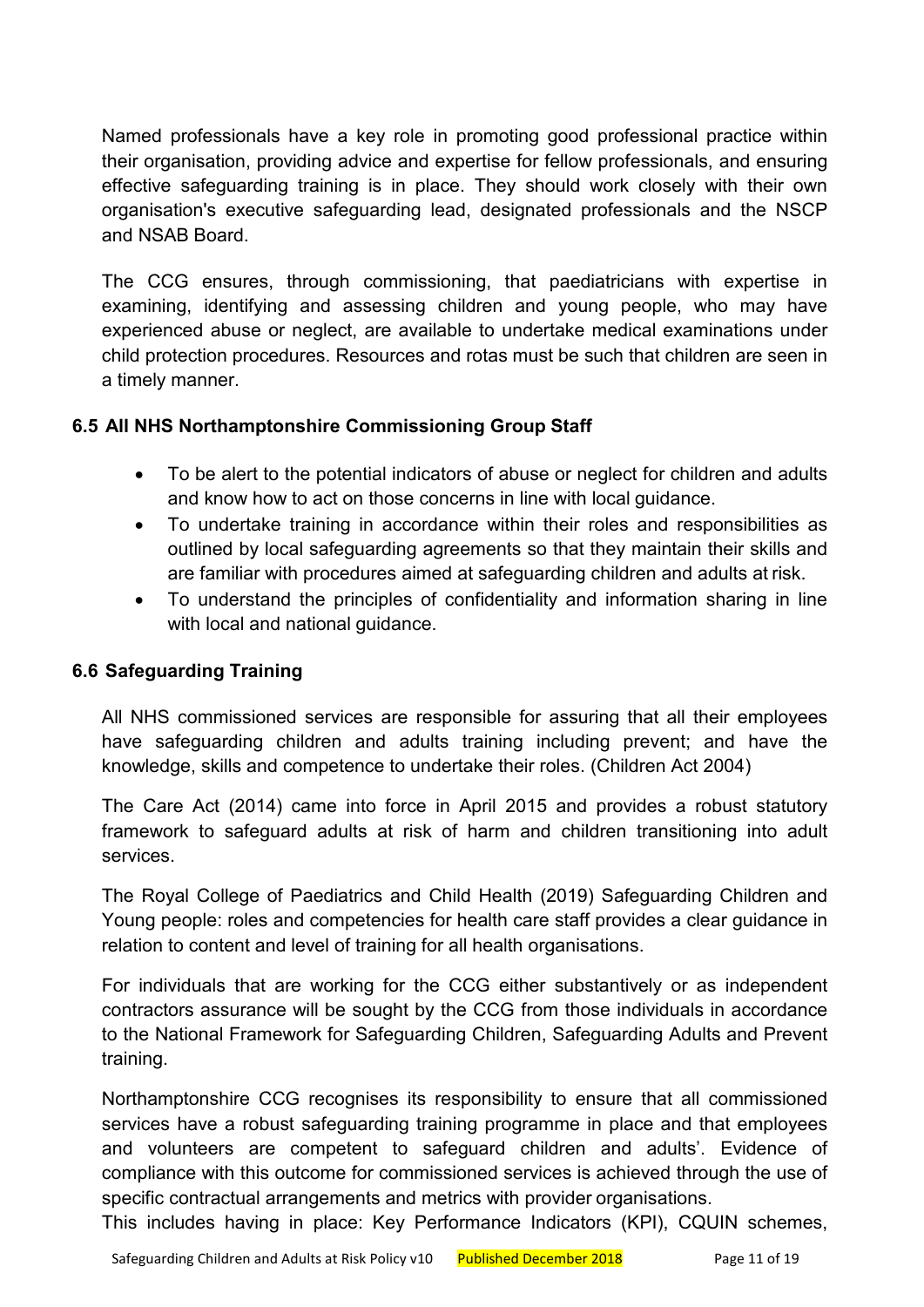quality schedules, systems to embed learning from incidents and complaints, comprehensive single and multiagency safeguarding policies and procedures and a safeguarding training strategy and framework.

Northamptonshire CCG commission GP services across the county. To aid with the safeguarding Primary Care Training strategy and arrangements.

Northamptonshire CCG has developed a framework to assist staff in understanding their safeguarding responsibility within their role. The level of training that staff require is dependant of their roles and responsibilities (see training matrix Appendix 3). The training also provides staff with the knowledge and competence to identify and act upon safeguarding concerns appropriately.

All training provided should respect diversity (including age, culture/ race, gender religion/ belief, sexual orientation and disability) promoting equality and encouraging the participation of children, families and adults in the safeguarding process.

The safeguarding training strategy helps to continually promote a "Think Family" approach across the organisation to promote connectivity between the commissioning of adult and children's services.

The CCGs Designated Nurses and Safeguarding Leads support the Head of Nursing & Safeguarding in relation to the safeguarding aspect of their role. They have the responsibility to ensure that the safeguarding training provided through e- learning and face to face is compatible with the national guidance as well as the local multi agency policies. They are also responsible for ensuring that lessons learnt from child safeguarding practice reviews, multiagency reviews, safeguarding adults review and domestic homicide reviews are incorporated into training.

All staff must undertake the correct level of safeguarding training identified against their job role and level of responsibility, accessible via e- learning within the first month of starting employment. This is clearly set out in the CCG's training matrix (see Appendix 3). Designated Safeguarding Nurses and leads can also support managers with identifying the correct level of training.

#### <span id="page-11-0"></span>**6.6.1 Monitoring Training**

Following the completion of induction and the correct level of safeguarding training including Prevent, via e- learning, the ongoing compliance of safeguarding training should be monitored via the annual appraisal process and development plan. This is recorded by the CCGs' Corporate Services.

The Designated Safeguarding Children Nurses, Safeguarding Adults lead and Human Resources will review staff roles against the required training framework annually. This is to ensure that all staff undertakes the correct level of training for their role and level of responsibility. If there are staff that are not undertaking the correct level of training or staff who are not compliant with safeguarding training, this will be escalated to their line manager.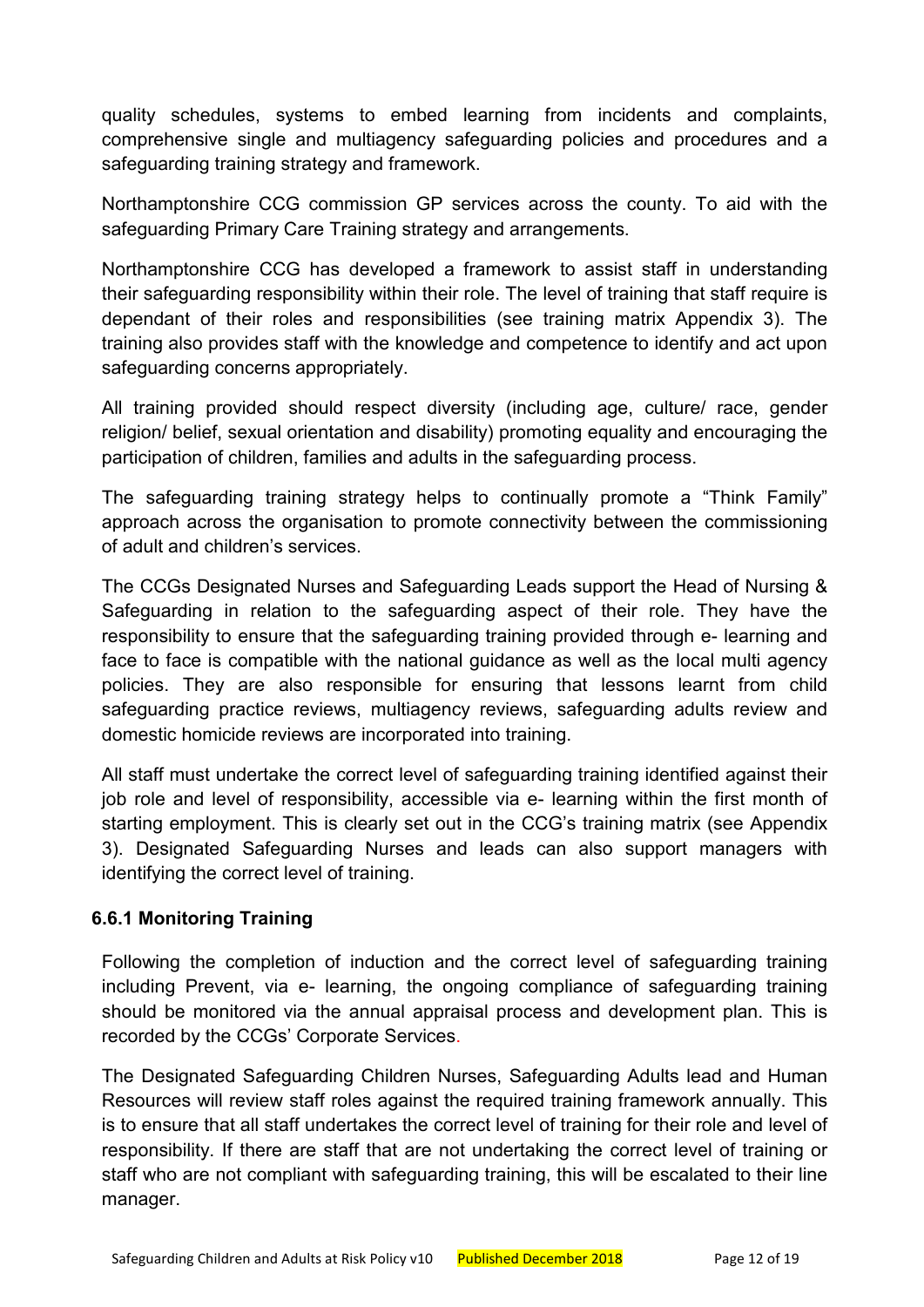#### <span id="page-12-0"></span>**6.6.2 Evaluating Training**

The Safeguarding e–learning provider for the CCG is required to notify the CCG of amendments and updates made to the online training; for example changes to National Guidance. This is also reviewed annually by the Designated safeguarding leads.

The e-learning package available to CCG staff is a nationally recognised package. The Designated Safeguarding leads have also added links to local policy, procedure and process. This is also reviewed and updated annually by the Designated safeguarding Leads.

Face to face training delivered to CCG staff will be evaluated by participants and the trainers at the time of delivery.

To ensure staff remain knowledgeable about;

- who their safeguarding children lead is within the organisation
- who their safeguarding adults lead is within the organisation
- How to raise a safeguarding adult alert
- How to raise a safeguarding child concern and/or child protection concern

#### <span id="page-12-1"></span>**6.6.3 Evidencing Training**

Certificates of attendance will be produced electronically for participants who attend either face to face training or via e learning.

Individual staff are expected to keep their own evidence of training and inform their line manager. This is also recorded and evidenced as part of the appraisal and development plan process which is recorded on the Electronic Staff Records (ESR).

# <span id="page-12-2"></span>**7. Managing Safeguarding Concerns**

If an employee of the CCG has concerns that a child or an adult is at risk of harm they should notify their line manager and or a member of the CCG safeguarding team. If a staff member is not available to speak to, a referral should be made to Northamptonshire County Council as per local policies and procedures.

Local procedures can be accessed via: For children: [www.northamptonshirescb.org.uk/pm](http://www.northamptonshirescb.org.uk/pm) For adults: [https://www.northamptonshire.gov.uk/councilservices/adult-social](https://www.northamptonshire.gov.uk/councilservices/adult-social-care/Pages/default.aspx)[care/Pages/default.aspx](https://www.northamptonshire.gov.uk/councilservices/adult-social-care/Pages/default.aspx)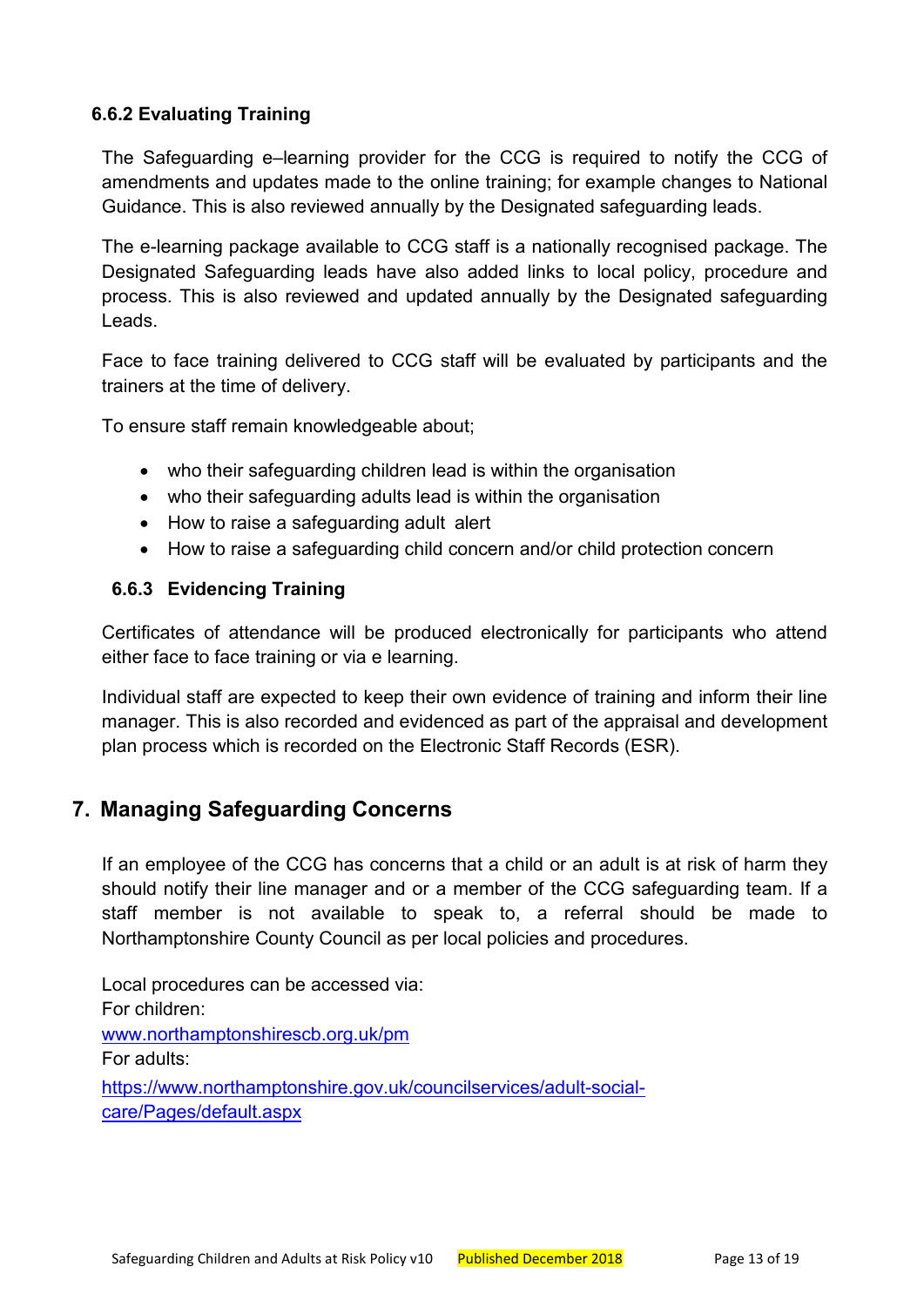#### <span id="page-13-0"></span>**8. Child Safeguarding Practice Reviews (CSPRs)/ Safeguarding Adult Reviews (SARs)**

All serious incidents involving children and adults at risk must be reported to the CCG designated professionals.

The designated professionals, working in collaboration with the local authority and NSCP/NSAB board specifically support the monitoring of health CSPR/ SAR recommendations.

The CCGs' designated professionals coordinate and evaluate the health services inputs into the CSPR/SAR and provide professional scrutiny and challenge.

The CCG must ensure that the review and all actions following the review are carried out according to the timescale set out by the CSPR/SAR panel.

The Head of Nursing and Safeguarding ensures recommendations where there are commissioning implications, are reported back through relevant CCG governance channels to inform future commissioning. Examples of good practice and lessons to be learned should be disseminated across all levels of the organisation.

#### <span id="page-13-1"></span>**9. Prevent**

Prevent is part of the national strategy, Contest (2018), led by the Home Office that focuses on working with individuals and communities who may be vulnerable to the threat of violent extremism and terrorism. Supporting vulnerable individuals and reducing the threat from violent extremism is a priority for health services and partners.

NHS Northamptonshire CCG has incorporated key elements of the Prevent strategy within its safeguarding procedures, protocols and guidelines. The CCG is required to ensure that each provider includes the principles contained in the Government Prevent Strategy and the Prevent Guidance and Toolkit and has programmes in place to raise awareness of Prevent in line with the NHS England Prevent Training and Competences Framework. Each provider must have a nominated Prevent lead. The CCG Prevent lead is the Designated Nurse for Adult Safeguarding. Services must be able to demonstrate local multiagency partnership working on the Prevent agenda.

# <span id="page-13-2"></span>**10. Domestic Homicide Reviews**

The CCG acknowledges that domestic abuse and violence is a serious public issue. Victims of domestic abuse may, or may not fall under the category of an 'adult at risk,' but they are entitled to protection. Help, advice and support is accessed via specialist domestic abuse providers. The CCG recognises that individual CCG staff members may be affected by domestic abuse and the designated nurses' act as a point of contact for advice and support.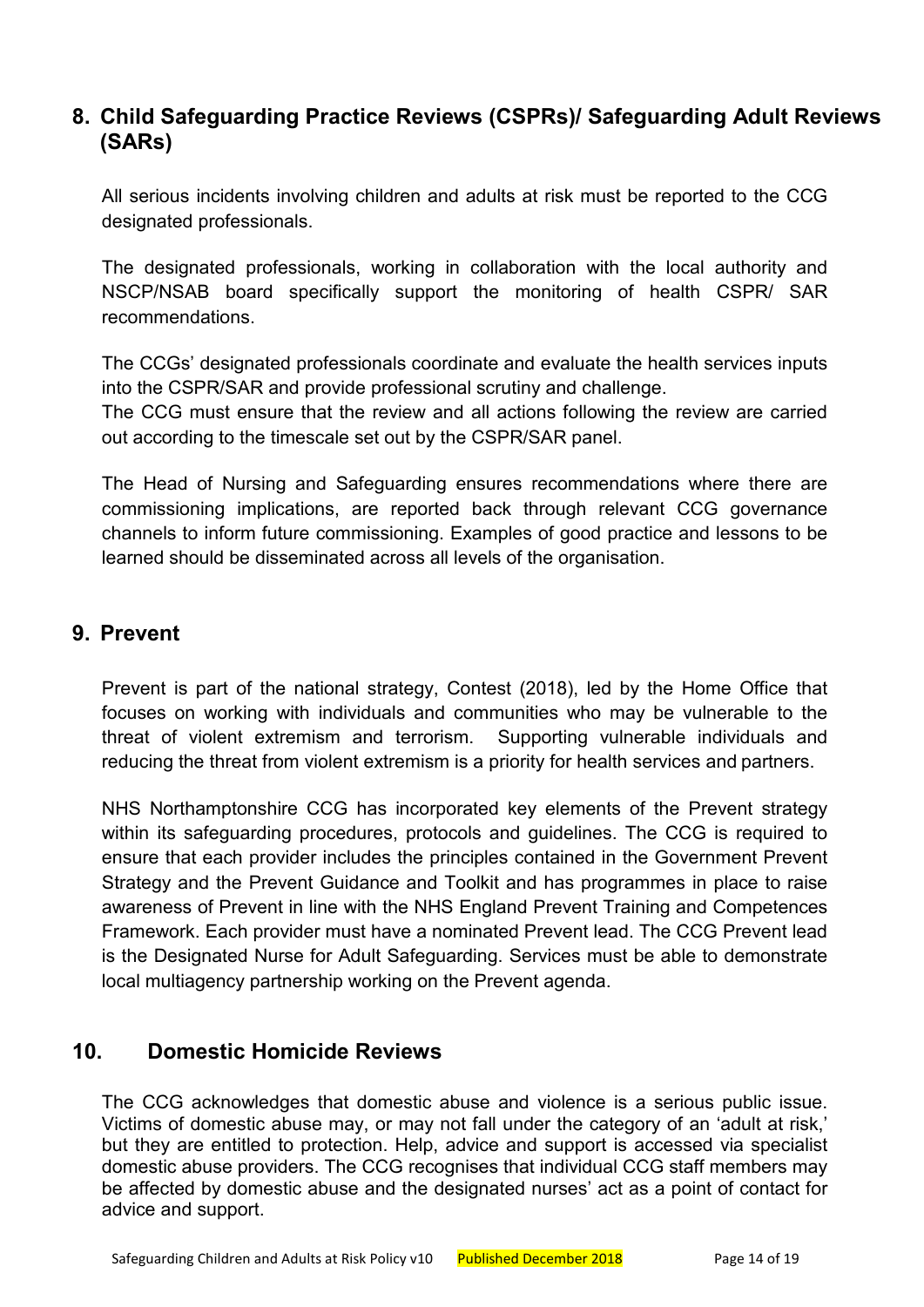Domestic Homicide Review's (DHR's) were established on a statutory basis under Section 9 of the Domestic Violence, Crime and Victims Act 2004 and came into force in 2011. Statutory guidance is in place (Home Office 2013)

A DHR means a review of the circumstances in which the death of a person aged 16 or over has or appears to have, resulted from violence, abuse and neglect by a person to whom they were related or have/had an intimate relationship or a member of the same household.

This legal requirement is similar to the CSPR/SAR process and has been established to ensure agencies are responding appropriately to victims of domestic violence by offering and putting in place appropriate support mechanisms, procedure, resources and interventions. The aim is to avoid future incidents of domestic homicide and violence.

The CCG have a duty to have regard to the guidance and to ensure that providers across the health economy have made the necessary arrangements to respond to this statutory guidance. These will be monitored as part of the quality contracting monitoring process.

# <span id="page-14-0"></span>**11. Confidentiality and Information Sharing**

The CCG and all commissioned services are required for their staff to be cognisant of the NSCP and NSAB information sharing policy. Confidential information about a child or adult at risk should never be used casually in conversation or shared with any person other than on a 'need to know basis'.

Personal information is subject to the principles of the Freedom of Information Act 2000, the Data Protection Act 2018, the Human Rights Act 1998, the General Data Regulations (GDPR) and the common law of confidentiality.

There are some circumstances when staff may be expected to share information, for example, when abuse is alleged or suspected. Organisations hold information that under the Data protection Act 2018 is regarded as confidential. All providers are required to ensure staff are up to date with information governance training.

The Data Protection Act and GDPR do not prevent the sharing of information for the purposes of keeping children and vulnerable adults safe.

The safety of the child or adult at risk is paramount when considering whether to share information. Reasons for decisions to share, or not to share, must be recorded.

# **12. Accountability and Governance Arrangements**

<span id="page-14-1"></span>To ensure that that safeguarding is integral to the governance arrangements of the CCG, the safeguarding team will report bi-monthly to the Integrated Quality, Safeguarding and Performance Committee.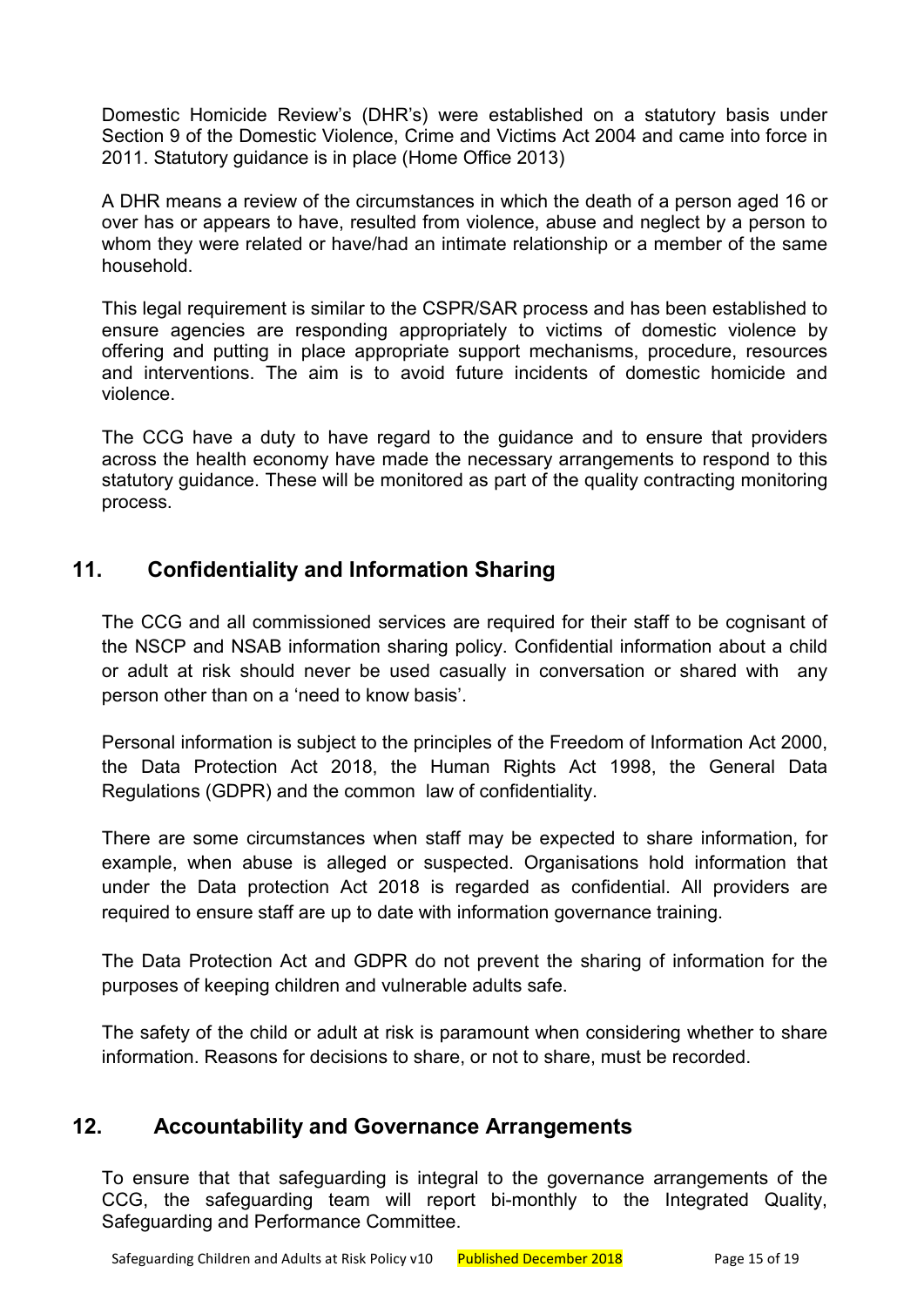The purpose of the report is:

- To provide assurance on the safeguarding arrangements in place across the organisation and within commissioned services.
- To ensure that the CCG is kept informed of national and local initiatives for safeguarding.
- To brief the CCG on learning from reviews and audits that are aimed at driving improvements to safeguard children and adults at risk.

#### **13. References**

<span id="page-15-0"></span>HM Government (2014) Children Act 2004 London. HMSO HM Government (2014) Care Act London HMSO

RCPCH (2019) Safeguarding Children and Young people: roles and Competencies for health Care staff. London RCPCH

RCPCH (2018) Adult Safeguarding: Roles and Competencies for Health Care Staff. London. RCPCH

RCPCH (2020) Looked after Children: Roles and competencies od healthcare staff. London. RCPCH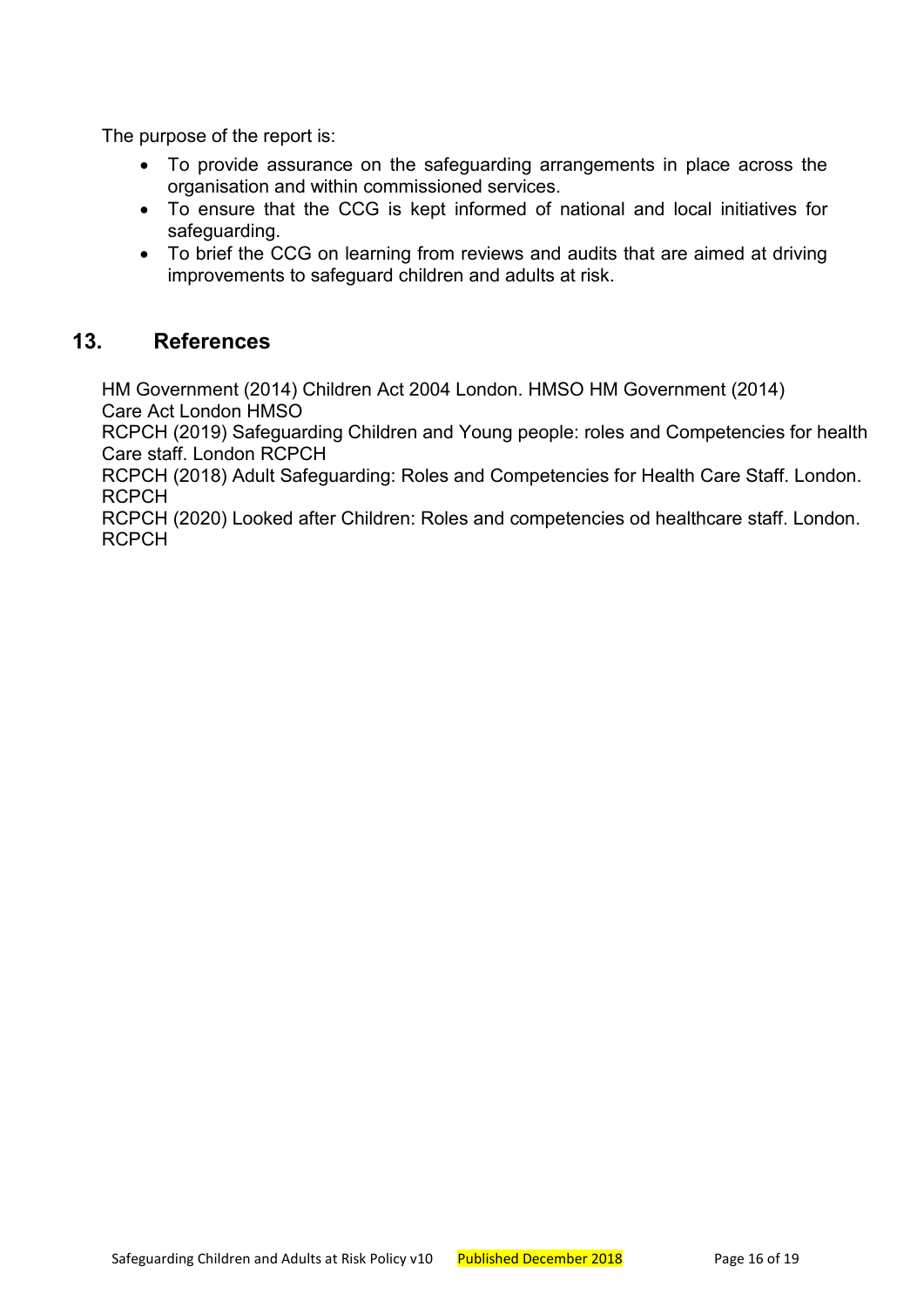# <span id="page-16-0"></span>**Appendix 1**

The following guidance, documents, reports and legislation also govern how services should be provide, managed and monitored:

- The Children Act 1989 and 2004.
- HM Government 2007. Statutory guidance on making arrangements to safeguard and promote the welfare of children under section 11 of the Children Act 2004. Updated March 2007. London: Department for Education and Skills.
- Working together to Safeguard Children (DfE 2018) [http://www.workingtogetheronline.co.uk/index.ht](http://www.workingtogetheronline.co.uk/index.html) [ml](http://www.workingtogetheronline.co.uk/index.html)
- Letter David Nicholson letter July 2009 Safeguarding Children Declarations.
- When to suspect child maltreatment NICE 2009.
- Information Sharing Guidance: Advice for Practitioners Providing Safeguarding Services (DFE 2015).
- Data Protection Act 1998.
- Intercollegiate Safeguarding Children and Young People: Roles and competencies for healthcare staff ( Royal College of Paediatrics and Child Health 2014)
- The Functions of Clinical Commissioning Groups (DH, 2012)
- Health and Social Care Act 2008 (Regulated Activities) Regulations 2014 (part 3)
- Care Quality Commission (Registration) Regulations 2009 (part 4)
- Protecting Children and Young People: the responsibilities of all doctors. (GMC, 2012)
- Human Rights Act 1998
- Mental Health Act 1983
- Equality Act 2010
- Safeguarding Vulnerable Groups Act 2006
- Mental Capacity Act 2005: Code Of Practice ( Department for Constitutional Affairs 2007)
- The Care Act 2014
- Deprivation of Liberty Safeguards 2009
- Prevent Duty Guidance 2015 HM Government
- Safeguarding Vulnerable People in the NHS Accountability and Assurance Framework ( NHS England, 2015)
- Report of Mid Staffordshire NHS Foundation Trust, Public Inquiry; Feb 2013
- Department of Health 2011, Safeguarding Adults. The Role of Commissioners
- Domestic Violence Crime and Victims Act 2004
- Multi-Agency Statutory Guidance for the Conduct of Domestic Homicide Reviews (2013)
- Serious Incident Framework : Supporting Learning to Prevent Recurrence (NHS England 2015).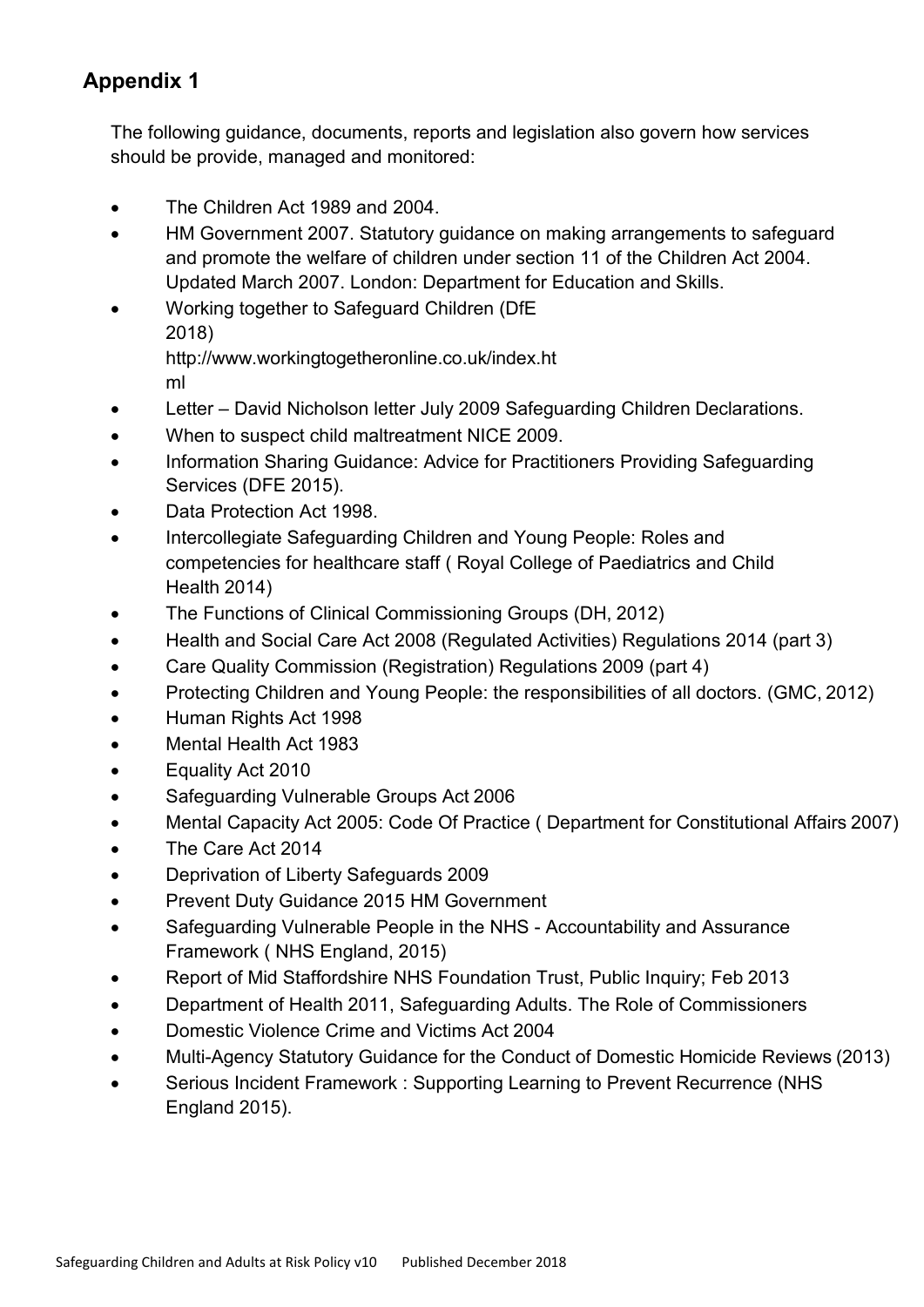# <span id="page-17-0"></span>**Appendix 2 – CCG Safeguarding and Prevent Training Matrix**

| <b>Safeguarding Children, Adults and Prevent Matrix</b>       |                                                                                                                   |                                                                                                                                                                                                  |                                                                                                                        |                                                                                                                                                                                                                                                                                |  |  |  |
|---------------------------------------------------------------|-------------------------------------------------------------------------------------------------------------------|--------------------------------------------------------------------------------------------------------------------------------------------------------------------------------------------------|------------------------------------------------------------------------------------------------------------------------|--------------------------------------------------------------------------------------------------------------------------------------------------------------------------------------------------------------------------------------------------------------------------------|--|--|--|
| <b>Course</b>                                                 | <b>Frequency</b>                                                                                                  | <b>Staff</b>                                                                                                                                                                                     | Knowledge skills,<br>competences and<br>comments                                                                       | <b>Access</b>                                                                                                                                                                                                                                                                  |  |  |  |
| Induction<br>pack adult<br>& children<br>Prevent<br>Awareness | On.<br>commencement<br>of employment                                                                              | All Staff                                                                                                                                                                                        | See Intercollegiate<br>Document<br>https://www.rcn.org.u<br>k/professional-<br>development/publicati<br>ons/pub-007069 | Induction pack Prevent<br>Via e learning on the<br><b>NHS England website</b><br>www.england.nhs.uk/ourw<br>ork/safeguarding/our-<br>work/prevent/                                                                                                                             |  |  |  |
| Level 1                                                       | Within the first<br>month of<br>commencement<br>of employment<br>then<br>Every 3 years for<br>non-clinical staff. | All Nene and Corby<br>CCG staff (apart from<br>those staff identified as<br>requiring a different<br>level - see below                                                                           | See Intercollegiate<br>Document<br>https://www.rcn.org.u<br>k/professional-<br>development/publicati<br>ons/pub-007069 | E- learning<br>All staff will be provided<br>with a log-in to complete<br>mandatory training via their<br><b>CCG Electronic Staff</b><br>Record (ESR)<br>GPs/GP staff can access<br>accredited on-line training<br>via this<br>link http://gp.neneccg.nhs.<br>uk/safeguarding/ |  |  |  |
| Level 2                                                       | $3 - 4$ hours over<br>a 3 year period                                                                             | All staff whose work<br>brings them directly into<br>contact with children,<br>young people, parents<br>/carers and adults<br>at risk.                                                           | See Intercollegiate<br>Document<br>https://www.rcn.org.u<br>k/professional-<br>development/publicati<br>ons/pub-007069 | E- learning<br>All staff will be provided<br>with a log-in to complete<br>mandatory training via their<br><b>CCG Electronic Staff</b><br>Record (ESR)                                                                                                                          |  |  |  |
| Level 3                                                       | $12 - 16$ hours<br>over a 3 year<br>period                                                                        | Staff who<br>predominately work<br>with children, young<br>people, parents<br>/carers and adults at<br>risk. Adults who<br>potentially contribute to<br>the assessment and<br>evaluation of need | https://www.rcn.org.u<br>k/professional-<br>development/publicati<br>ons/pub-007069                                    | Face to Face Level 3<br>sessions available<br>Annually                                                                                                                                                                                                                         |  |  |  |
|                                                               |                                                                                                                   | (e.g. GPs and practice<br>nurses). Staff working<br>with Learning<br>disabilities, mental<br>health difficulties,<br>experiencing domestic<br>abuse or have alcohol<br>and drug<br>dependencies. |                                                                                                                        | <b>GPs/GP Staff</b><br>Training delivered by<br><b>CCGs Safeguarding</b><br>Team<br>http://gp.neneccg.nhs.uk/s<br>afeguarding/                                                                                                                                                 |  |  |  |